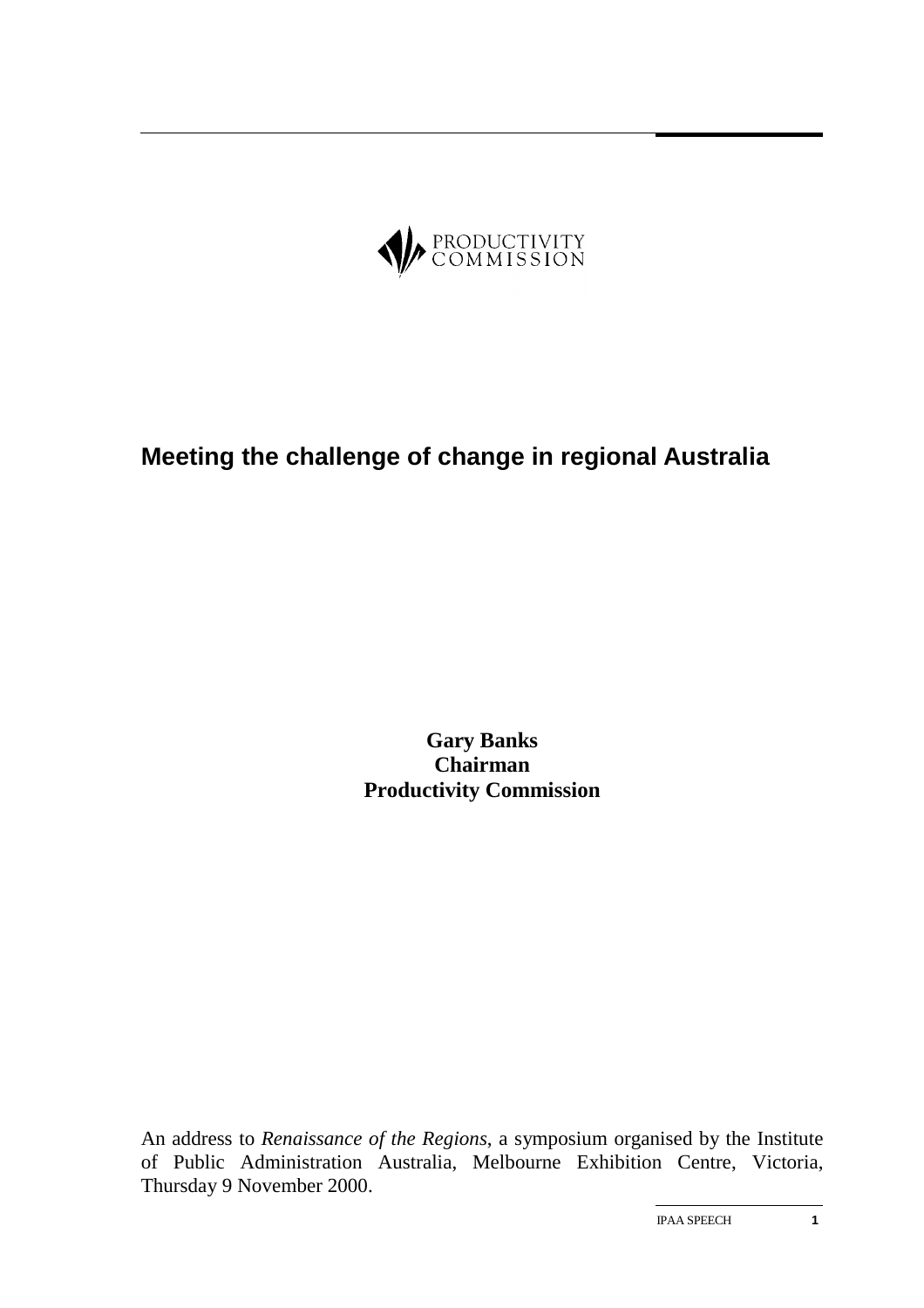The fortunes of regional Australia have been getting considerable public and political attention in recent times. As is often the case, bad news drives out good. Hence the popular perceptions of rural crisis, struggling towns and declining population — as though they characterise all of regional Australia. And, when looking to apportion blame, the usual suspects are rounded up  $-$  foreign competition and corrupt world markets, national competition policy, and microeconomic reform — often summarised by the twin pejoratives, economic rationalism and globalisation.

It would be foolish to deny that the forces of global competition have placed significant pressure on people and communities to adjust, or that some areas are doing it tough as a result. But informed debate and good policy making needs to be based on a more balanced assessment of the facts. These reveal a diversity of experience within regional Australia, including here in Victoria. Rather than looking for scapegoats, the real forces driving change need to be identified and their effects understood. When that's done, policies promoting greater competitiveness and openness are shown in a better light.

This symposium provides a timely opportunity to develop a better understanding of these broad forces and to identify appropriate policy responses. Its title — Renaissance of the Regions — is a welcome change from the negativism that often pervades public discussion about regional Australia.

## **Drivers of change not well understood**

The rising concern in regional communities that they were being devastated by reforms engineered in national capitals, led to a national public inquiry by the Productivity Commission into the *Impact of Competition Policy Reforms on Rural and Regional Australia*. An important part of the Commission's task was to document what had been happening and the broad forces at work.

It was a big job and we inevitably produced a big report. It was based on extensive visits and discussions with people in regional centres, as well as detailed empirical and other research. We came up with many findings, but three stand out:

- first, the forces driving change have had quite varied effects on Australia's regions, with some faring a lot better than others;
- second, long-term forces largely beyond the control of governments have been the main drivers of change; and
- third, competition policy reforms have been a lesser influence, but on the whole have brought net benefits to regional as well as urban Australia.

**<sup>2</sup>** IPAA SPEECH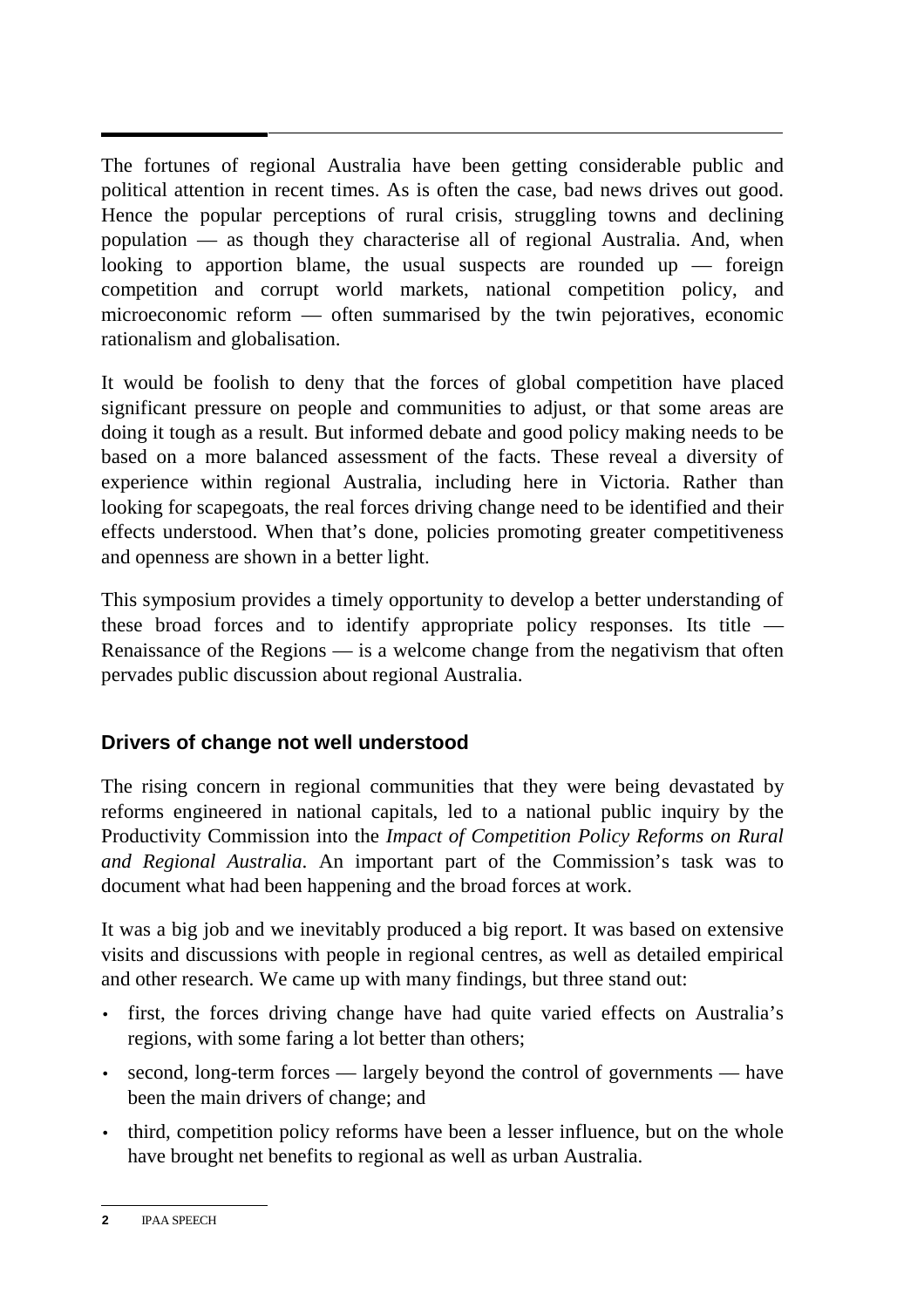Contrary to the common perception, the population drift to Australia's capital cities — evident since the beginning of the century — actually ceased in the early 1970s. While larger towns have since experienced the fastest population growth, small towns appear to be holding their own in relative terms. Almost half of Australia's small towns had population growth of more than 10 per cent in the decade preceding the 1996 Census.

That said, the picture at the regional level is quite diverse. In the case of Victoria, regions losing population have included Western district service centres for agriculture (for example, Charlton and Ararat) and brown coal regions such as Moe-Yallourn. In contrast, areas along the Murray (for example, Rutherglen and Mildura) and at Lakes Entrance are growing mainly due to viticulture, tourism and retirement.

The Victorian experience mirrors two major demographic trends that are evident *across* regional Australia. One is 'coastal drift'. Small towns located along coastal Australia are growing fast because of people's lifestyle choices and the services employment that this generates. The flipside of that growth is relative (if not absolute) decline in many, but not all, smaller inland towns.

In addition, there has been a drift in population from some of those small towns to the larger inland regional centres: attracting them the rather ugly label of 'sponge cities'. This phenomenon is particularly evident in the wheat–sheep zones of New South Wales, Western Australia and Victoria. Albury-Wodonga is a well known example of a 'sponge city'. A smaller scale example is Horsham. Its population has grown steadily since the mid-1980s, whereas six of the seven surrounding municipalities — towns such as Dimboola, Nhill and Warracknabeal — have lost population.

Reflecting wider national and international trends which have favoured the expansion of services industries, those regions with bigger service sectors and more diversified regional economies have experienced consistently high rates of growth since 1981; while those regions with above average reliance on agriculture and mining have had relatively low rates of growth. The evidence seems pretty clear that the capacity of regions to adjust to structural pressures has depended in large part on their existing industry structures.

The demographic and structural shifts that I have briefly described reflect the interplay of a range of economic and social forces which are providing both opportunities and challenges for regional Australia.

Many of the changes are people driven. Lifestyle preferences and family aspirations lead people to move to larger centres seeking the additional amenity that city life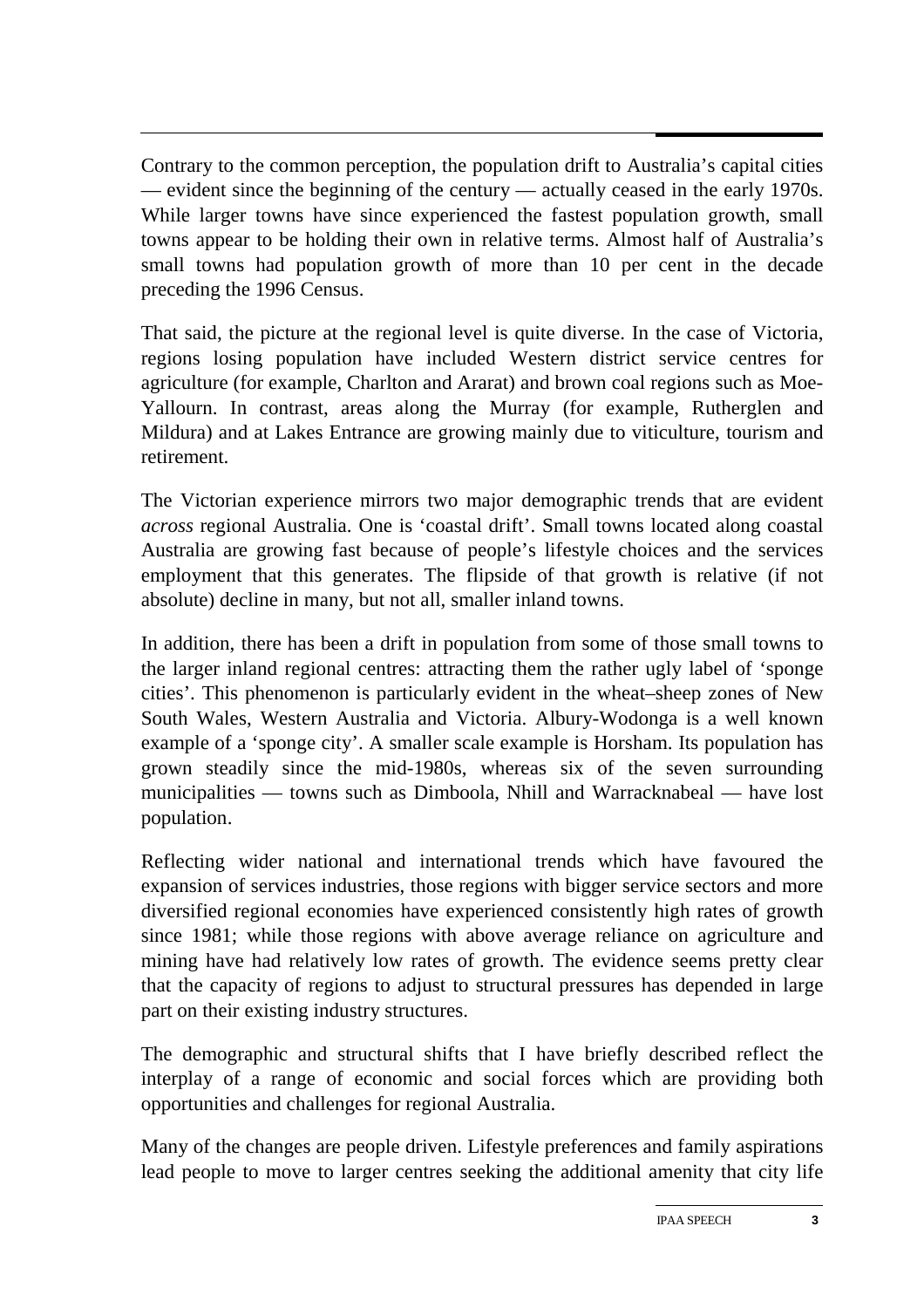can provide. And the ageing of our population has contributed to the growth of coastal and regional towns as people exercise a range of retirement choices. Changes in consumer tastes also have regional implications — while the decline in the demand for wool has hurt some regional communities, increased demand for products such as cotton and wine and tourism has benefited others. Consumer preferences are also reflected in changing expenditure patterns. The trend towards prepared foods and takeaway meals, that appeal to time-strapped consumers, mean that a larger share of the value added in food services is taking place off-farm.

At the same time, technological change has asserted its own pervasive influence, often with both positive and negative regional impacts. For example, the increased mechanisation of farming has reduced labour requirements in rural industries but, through improvements in productivity, has been fundamental to industry survival and growth. Improved telecommunications and internet access may make a regional location more attractive for business, but may also mean regional clients are easier to service from a capital city. Better cars and roads have reduced the isolation of some smaller towns, but also made it easier for country people to travel to distant regional centres for work, shopping and leisure activities.

But if one had to point to a single, summary indicator of the pressures for change in rural Australia, it would surely be the terms of trade. Many rural industries depend on world markets and the prices they bring. Over the last four decades, world prices for many agricultural commodities have declined significantly in real terms, whereas the prices farmers pay for their inputs have been rising. The upshot has been that farmers' terms of trade have declined over this period by more than 60 per cent. And this has been imposed on the usual rural vagaries of weather and pests.

In these circumstances, farm survival and profitability have increasingly depended on management skills and scale economies to achieve significant productivity improvements. The productivity response has varied by industry and region productivity growth has been higher in the wheat–sheep zone than in the pastoral or high-rainfall zones. But overall there has been a significant increase in farm size, and farming has become a less population-intensive activity, with predictable consequences for the local centres that service it. We must accept that, with less need for people per hectare, people will continue to leave some farming districts.

# **The right government policies wrongly blamed**

In more recent years, policy reforms to expose the Australian economy to greater domestic and international competition have accompanied the long-term pressures. Those reforms — reducing the barriers to trade and investment, restructuring public utilities and extending the reach of competition policy — are seen by some as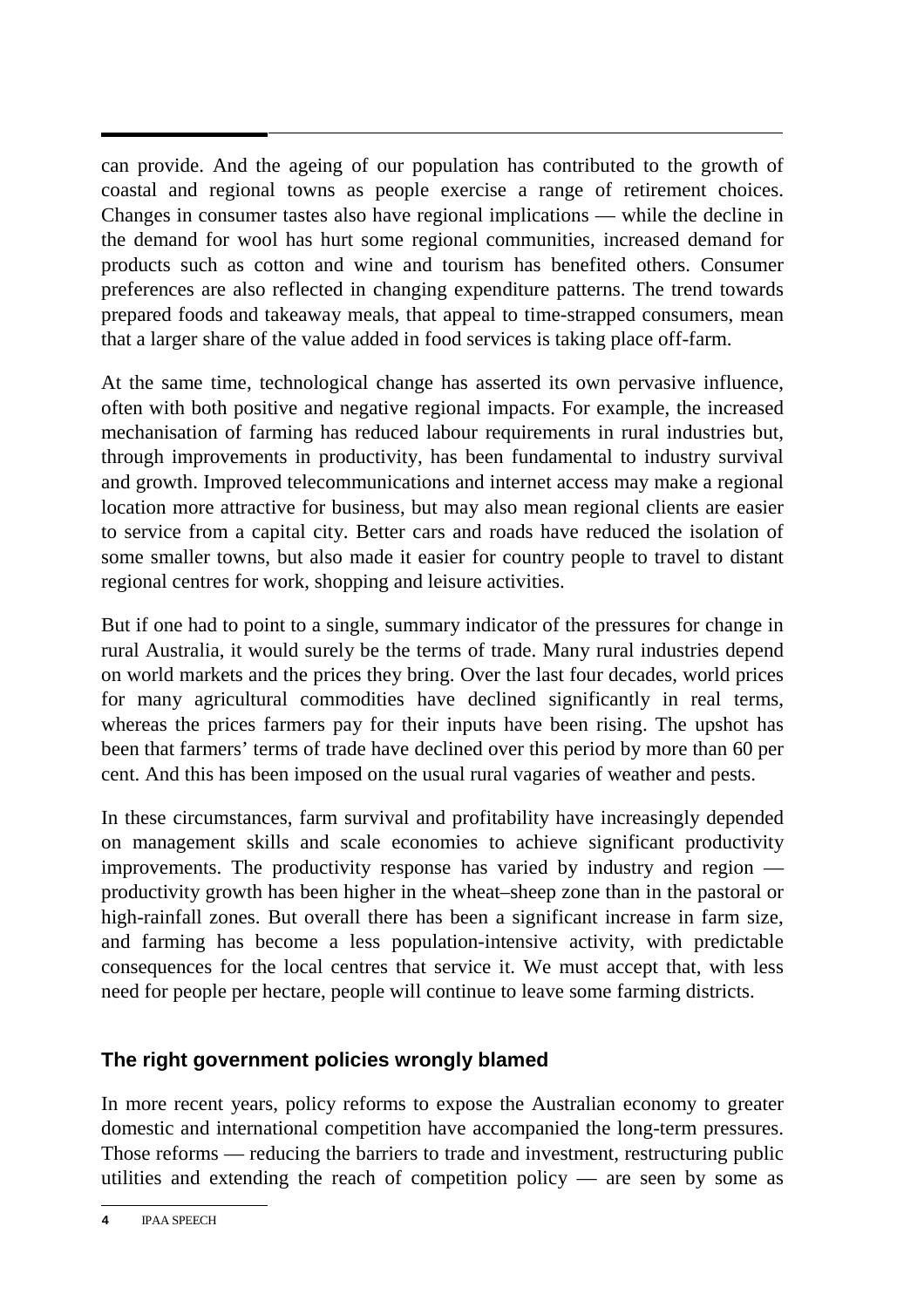discretionary, adding unnecessarily to underlying adjustment pressures in regional Australia.

The facts are that many of those reforms — by harnessing incentives for all Australian enterprises to be more cost-conscious, productive and innovative — have made it possible for Australia to transform its productivity from the lamentable performance into which it had lapsed in the 1970s and early 80s. This in turn has underpinned increased real incomes, which on average have been rising on a sustained basis for over a decade now.

The floating of the Australian dollar in 1983, for example, has helped farmers cope with the long-term decline in the terms of trade and, more recently, was an important factor in helping Australia to weather the Asian economic crisis. Consider how much worse off the farm sector would have been without the decline in the dollar. The current low value of the dollar poses inflationary risks which need to be managed, but it is also providing an additional competitive edge for exporters and import-competing industries alike, which should stimulate production and job creation in these sectors.

Similarly, reductions in tariff protection and other industry support have added to adjustment pressures for highly assisted industries, but improved the competitiveness of the more efficient sectors of the economy. The hoax perpetrated on rural communities reliant on export markets that manufacturing protection could be of benefit to them, under a bootstraps logic of 'protection all-round', hopefully has been set aside forever. Trade is a two-way street. A tax on imports inevitably becomes a tax on exports, and a liability for all industries and communities that rely on international trade.

#### Globalisation and the WTO

Trade has long been integral to the fortunes of Australia's agricultural and mining industries. Indeed Australia could be said to have begun its integration into the global economy soon after colonisation, with the first export shipment of merino wool in 1807.

The latest fashion in some circles is to decry globalisation as a malevolent process pitting worker against worker, driving down wages and living standards in a race to the bottom. In fact, the increased integration of world trade and investment have been important factors in the unprecedented growth in living standards evident in the 20<sup>th</sup> Century. At a time of high population growth, real output per capita grew five-fold, with the bulk of the gain occurring in the latter half of the century —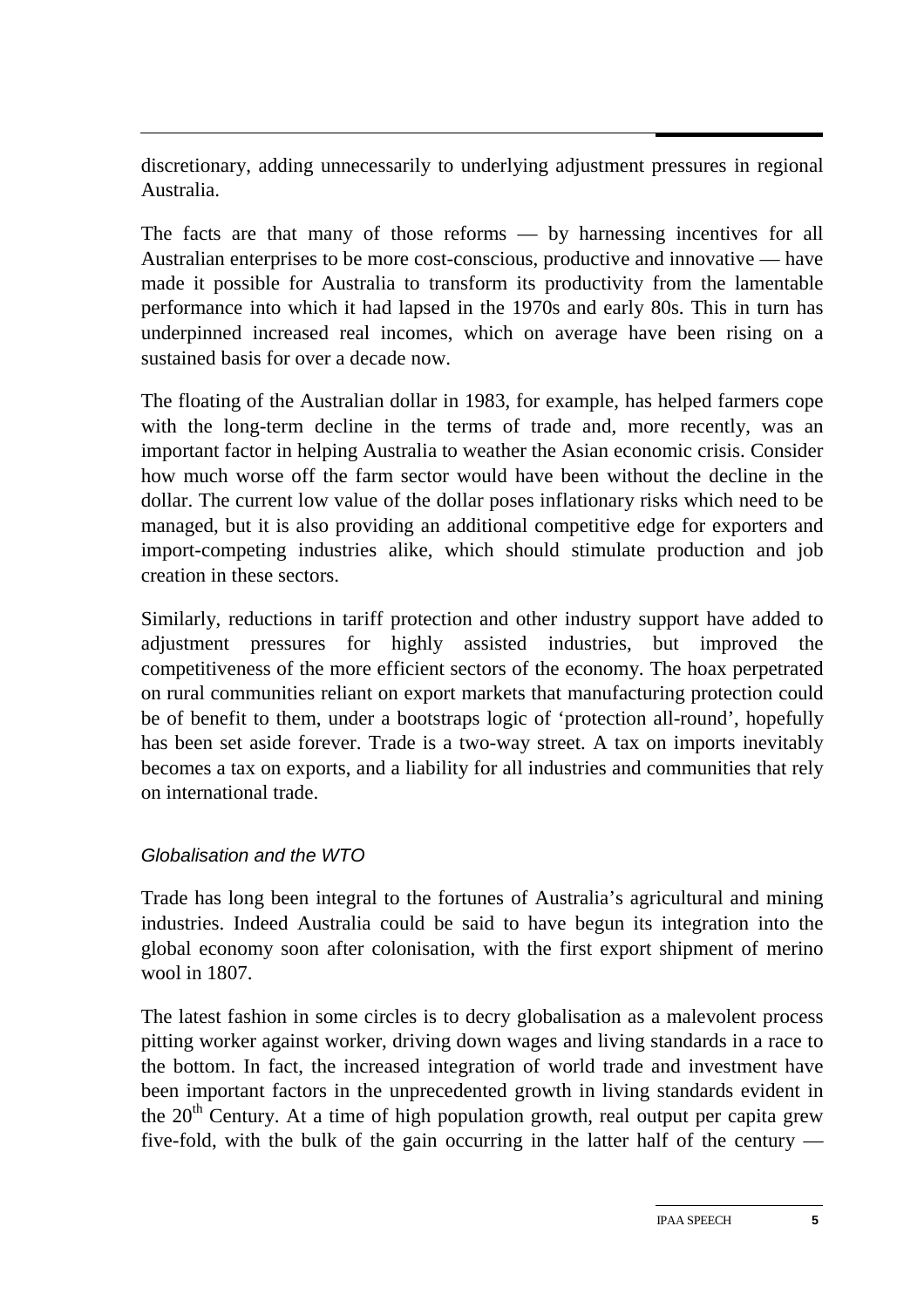following the dismantling of the barriers to trade and investment that had set back progress in the 1930s.

While the anti-globalisation movement has targeted a range of perceived 'evils' including multinational corporations, the Americanisation of culture and the diminution of national sovereignty — the World Trade Organization has attracted particular ire. The influences driving globalisation are more pervasive than a single institution, but the GATT/WTO system of rules governing international trade has played a key role in post-war trade expansion and the prosperity accompanying it. That the WTO is under such heavy fire should therefore be of particular concern to regional Australia.

The WTO is sometimes portrayed as a big countries' club, unhelpful to the interests of smaller trading nations like Australia. In reality, the WTO system is *built* on the principle of non-discrimination. Its core feature, the most-favoured-nation rule, requires that, with limited exceptions, all WTO members have to be accorded equivalent access to any member country's market.

The WTO dispute settlement system keeps large and small countries alike accountable and provides a forum in which treaty rights of member countries can be defended. The stick the dispute settlement system received from domestic salmon producers recently has probably obscured the benefits of the system to Australia. For example, until the United States was challenged, Spencer Gulf prawns were denied entry to the US market because Australia did not mandate turtle-excluding devices on prawn nets even though there are few turtles in that fishery. Korean regulations discriminating against Australian beef have been struck down. The Japanese market for some Australian fruits has been prised open under the dispute settlement procedures. Most recently, Australia's stand against US restrictions on lamb imports appears to have been vindicated.

There are of course deficiencies in the WTO. Not least of these from Australia's point of view, is the fact that agriculture has largely escaped GATT disciplines. Nevertheless, the foundations for agricultural liberalisation have at last been laid in the Uruguay Round, when quantitative barriers were converted to more transparent tariffs. That said, they remain bound at very high levels, exceeding 100 per cent in some cases. Farm subsidies and export subsidies also severely distort world agricultural trade. A lot rests on reducing these distortions in the next WTO round of trade negotiations. It is important, therefore — particularly for rural interests that Governments support the WTO by explaining more clearly to the electorate what is at stake.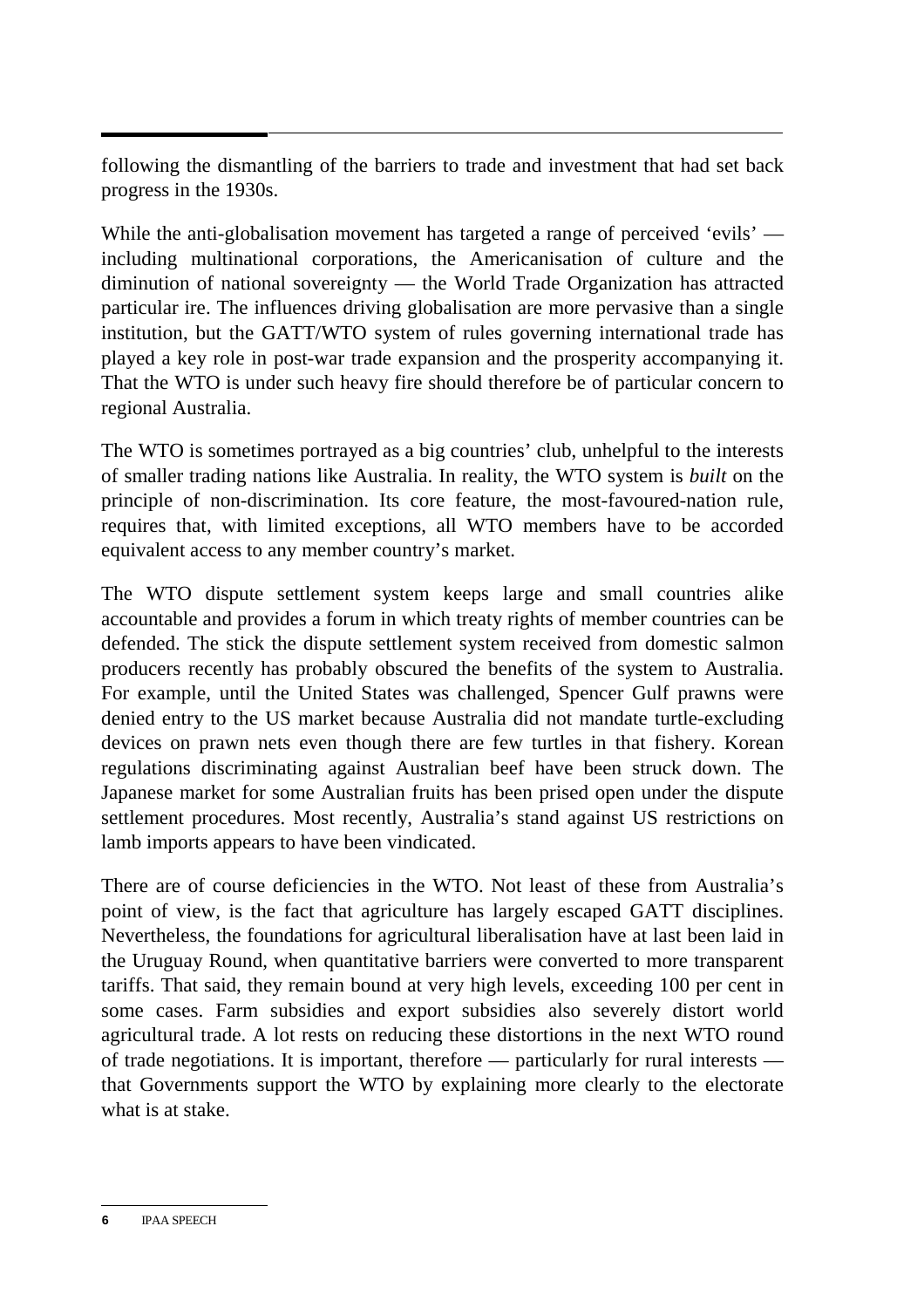### National competition policy

Australia's increasing openness to foreign trade and investment has brought demonstrable benefits. It has also highlighted the costs, particularly for tradeexposed industries, of anticompetitive arrangements in the domestic economy. Nevertheless, measures to increase domestic competition have been viewed with suspicion and outright hostility in sections of the Australian community.

In its recent inquiry, the Commission found that many of the negative perceptions about national competition policy were not matched by reality. National competition policy reforms are having diverse but mainly beneficial effects on industries and people in country Australia. While implementation of the reforms still has some way to go, country-based industries are benefiting from reduced costs of major inputs such as energy, rail transport and communications. Country households are also gaining from lower charges, most notably for long-distance phone calls — though the concessional pricing of services such as electricity and water depends on community service obligations being maintained. Where the prices of some services have risen, these now more closely reflect their cost of production.

To date, the phased introduction of many of the NCP reforms has produced greater cost reductions for large businesses, and for business users rather than residential customers. Benefits are expected to spread to smaller users over time. And the improved competitiveness of businesses which supply regional firms and consumers indirectly benefits rural communities.

The evidence available to the Commission on the quality of service provision such as electricity outages and phone connect times — showed a mixed picture, but no systematic bias against people in rural areas. More recently, the Besley report found that while Australians who live in metropolitan and regional centres enjoy pretty good telecommunication services, a significant proportion of those in rural and remote Australia have legitimate concerns about the adequacy of services, including the timely installation, repair and reliability of basic telephone services, mobile phone coverage and affordability, and reliable access to the Internet. These deficiencies were widely reported. Less attention was given to the Besley report's assessment that the continued development of competition, combined with key government initiatives such as contestability in the delivery of the Universal Service Obligation, would materially improve the services available to rural and remote consumers over the next few years.

NCP reviews of statutory marketing arrangements are causing particular angst in the bush. A case in point is the current review of wheat marketing arrangements, where the draft recommendation is for a trial removal of the export monopoly powers of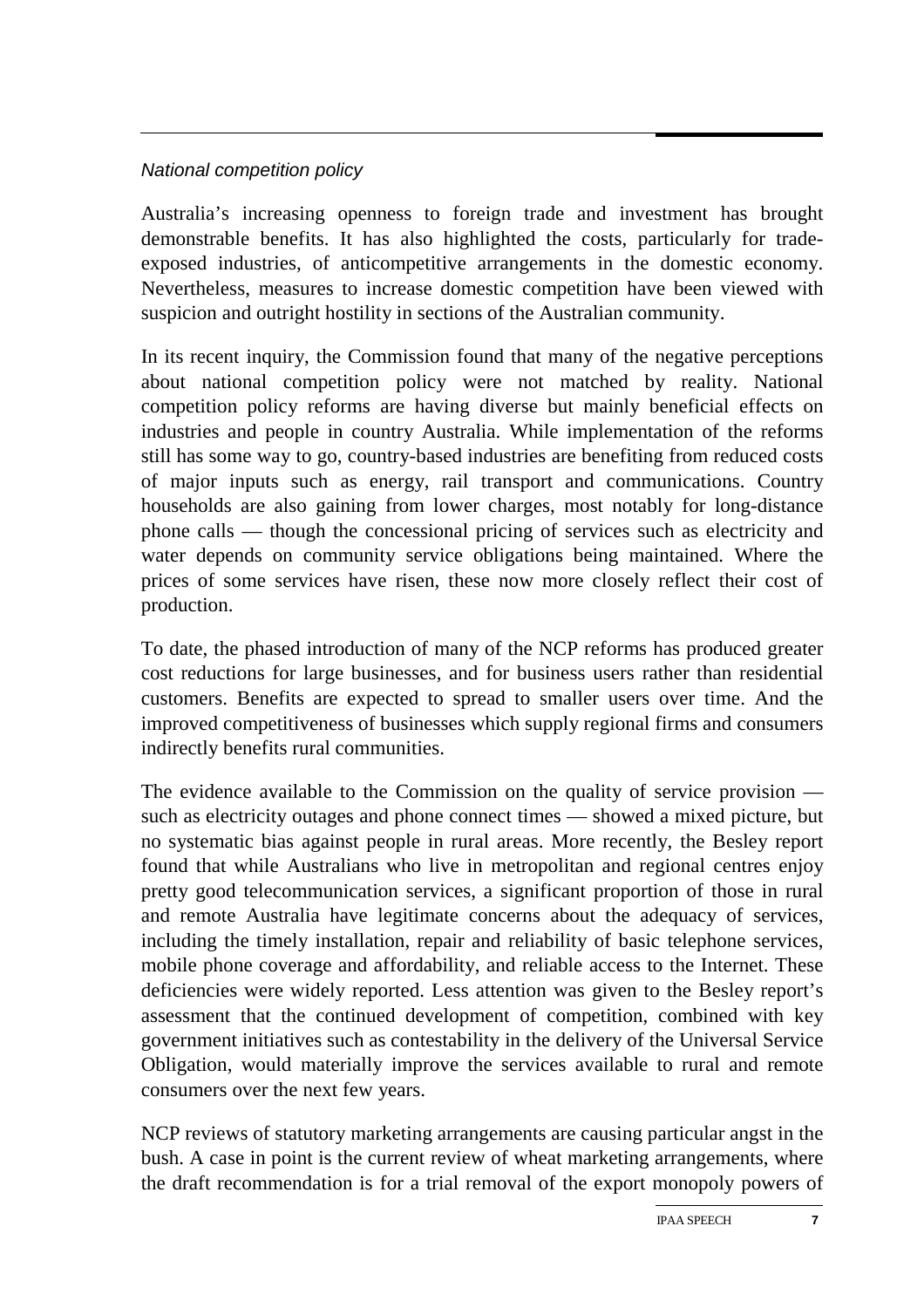the Australian Wheat Board on a limited range of wheat products. In its submission to that review, the Commission argued that it is unlikely that the current wheat export marketing monopoly generates net benefits for Australia or, indeed, wheat producers themselves.

The current export monopoly powers are a blunt weapon. Most if not all of the potential benefits of the AWB's single desk could be achieved under competitive selling arrangements combined with, if necessary, targeted mechanisms to promote industry-wide activities and exploitation of export premiums in markets where they can be identified. The current lack of choice for wheat growers is likely to be impairing efficiency and innovation within the industry. The introduction of greater freedom of choice for those wheat producers who wish to explore alternative marketing, risk management, transport and handling arrangements would promote the performance of the wheat industry and contribute to wealth creation in rural areas. These issues were identified in the draft report and the Review will benefit from further information from participants. It is important that the Commonwealth Government reserves any decision until it has had an opportunity to consider the Review's final report.

NCP review outcomes which lead to the dismantling of statutory marketing arrangements may disadvantage some, but not all, producers. For example, while the deregulation of farm-gate controls on milk is reducing prices to consumers and forcing industry rationalisation and exit from higher-cost regions, Victorian dairy farmers as a whole are benefiting. Base farm-gate prices offered by the major manufacturers have increased by up to 17 per cent this season as a result of rising world prices and a weak Australian dollar.

Water reform is another contentious area of national competition policy. It is now all too obvious that our water resources have not been well used in the past. Water has been valued too low and used indiscriminately, and rising salinity has been a costly part of the legacy. Reforms to improve the economic viability and ecological sustainability of water supply have included unwinding the widespread incidence of cross-subsidies between water users.

No clear picture has emerged yet on the effects of reform efforts to date on the costs and prices of rural irrigation services. In some regions, however, the introduction of tradeable water entitlements is allowing water to flow to higher value uses, with significant benefits for sellers and purchasers. Victoria is at the forefront of such reform. The Mallee Catchment Management Authority reported that, since water was deregulated and became a tradeable resource, there has been more than 5000 hectares of new irrigation in the region, and the total annual production value at the farm-gate of new horticultural developments is estimated at \$50 million. Growth in new plantings of wine grapes has been strong — with seven wineries in the Mildura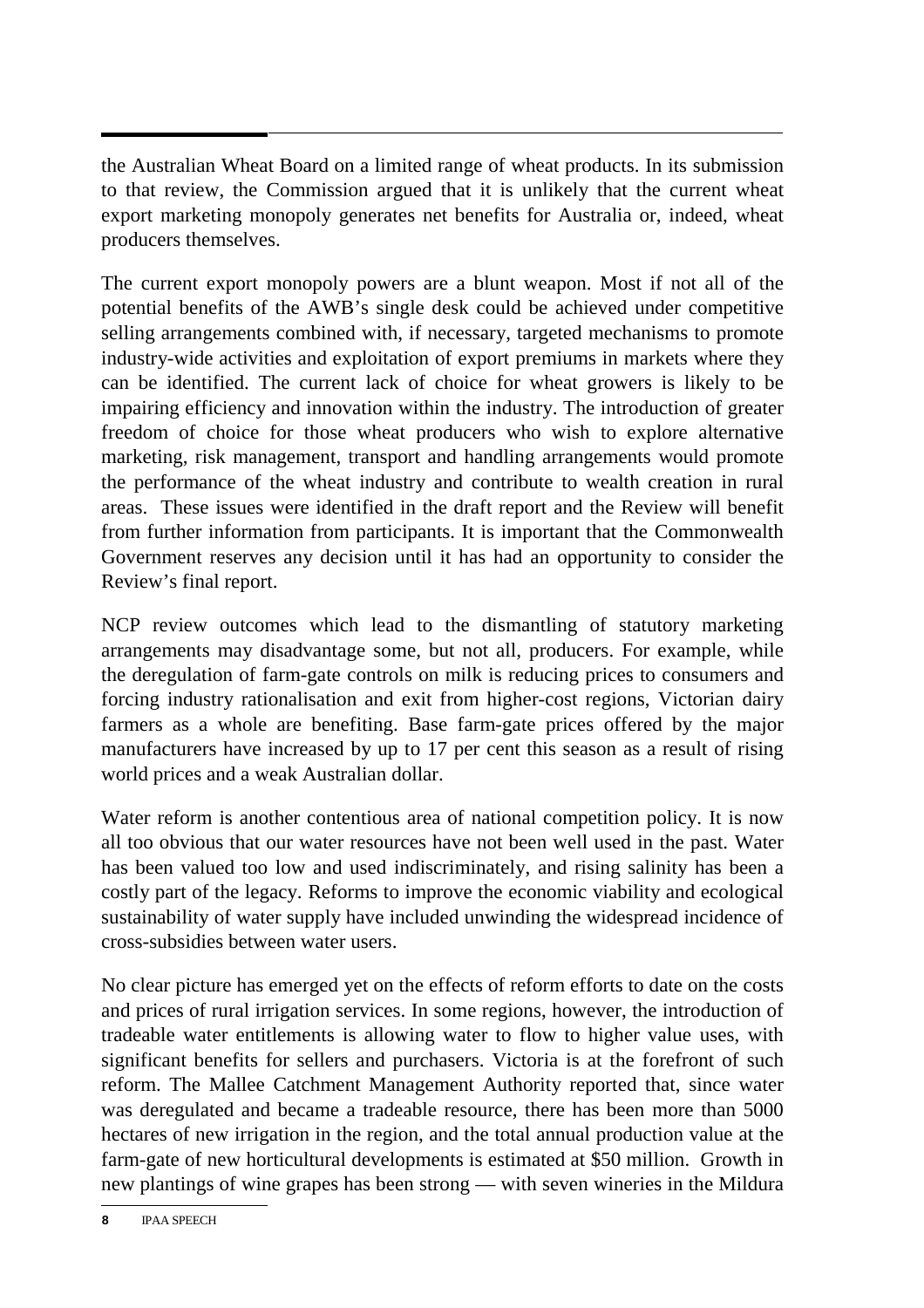district crushing 35 per cent of Australia's production — and there has been a similar expansion in vegetable production.

It is undeniable that some NCP reforms have contributed to job losses in rural and regional communities. Much of this has come from the elimination of overmanning, which had developed while government business enterprises faced weak incentives to perform efficiently. For example, in the decade to 1997, Telecom/Telstra employment declined by 18 per cent. There is no evidence, however, that labour shedding has been proportionately higher in rural areas than in metropolitan centres. Some of the apparent employment losses have been offset by employment creation in new service providers and by contracting-out.

Some misreporting of the Commission's findings focused on the regional losers from NCP reforms and implied that the capital cities were the chief beneficiaries. In fact, the Commission concluded that rural Australia as a whole is likely to benefit from NCP as much as the big cities, although there is likely to be more variation in the incidence of benefits and costs among regions. In the majority of regions, the estimated effect of NCP was either to increase employment or to reduce it by an amount which would be absorbed by less than one year of recent employment growth.

Importantly, the effects of NCP reforms on most regions are likely to be less significant than those resulting from the broad economic forces continually reshaping economic and social conditions in Australia.

Of course, reforms which are not strictly part of NCP are also having an impact. One is financial market deregulation. While there would be little considered support for a return to the old days of rationed credit — where those who had no luck at the bank were forced to borrow from higher cost sources of finance — bank branch closures are of widespread concern in rural and remote Australia.

The causes of bank closures are complex. Competitive pressures on costs structures are playing a part, especially where the volume of business is no longer profitable. But so too are the new bank technologies which have reduced the demand for and supply of traditional banking services and seen the emergence of new ways of providing services such as EFTPOS and ATMs, the convenience of which is valued by many customers. Bank closures affect city dwellers too, but the impact has clearly been felt more strongly by those reliant on traditional banking services in small rural communities, especially where all branches have been closed. However, the emergence of local, innovative responses gives cause for optimism that services which regional communities truly value can be viable. Some communities are seeking to find their own solutions — for example, credit unions and the 'community banks', set up by Bendigo Bank, which are extending beyond Victoria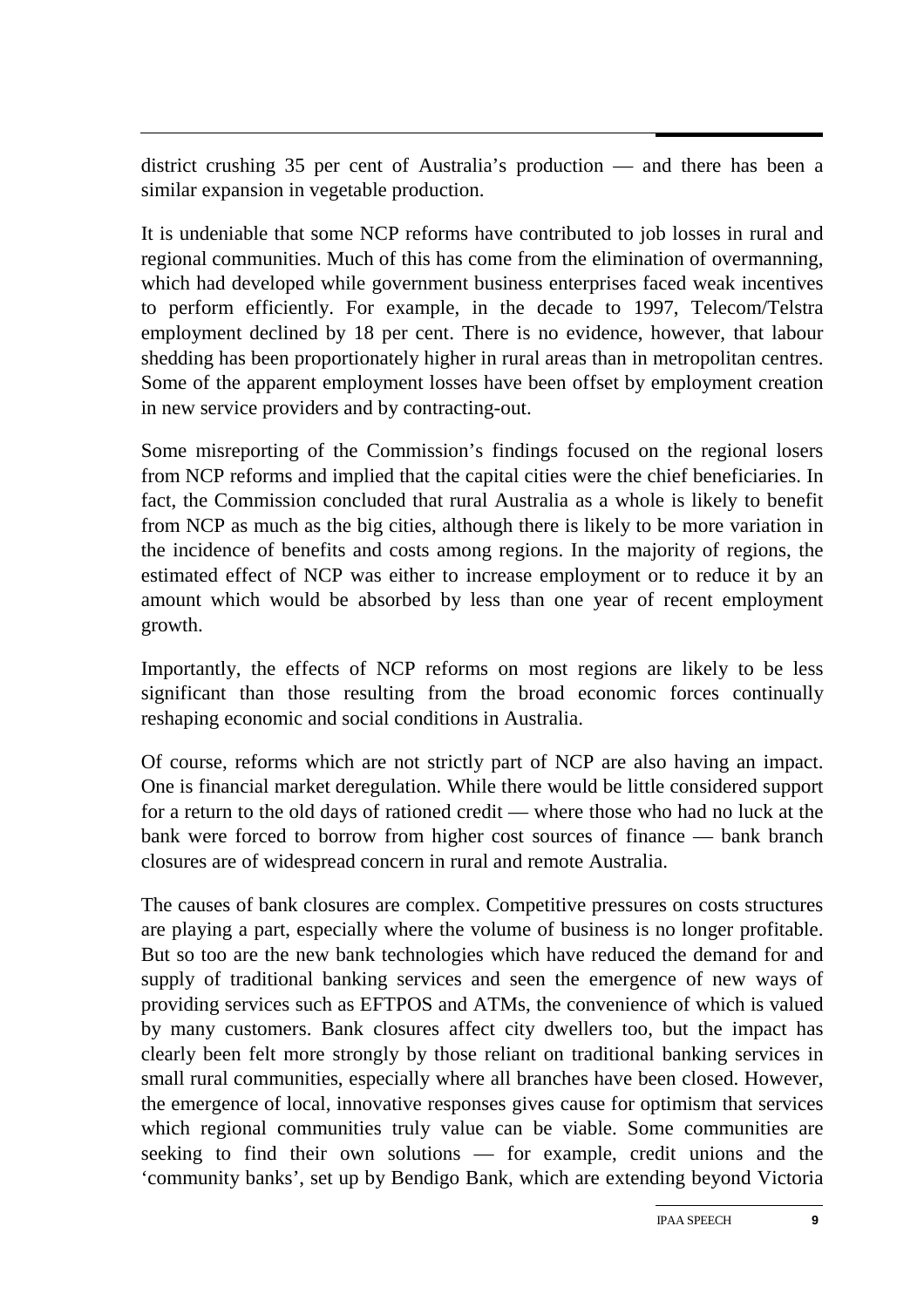— and governments are facilitating the establishment of nearly 500 rural transaction centres at a cost of \$70 million over 5 years.

# **What role for government?**

I have provided only a brief overview of the major forces for change facing regional communities. But it should be clear that the dominant ones are not primarily policyrelated. Of those that are, they are bringing benefits which generally outweigh the costs. In neither case would it be sensible or even feasible to attempt to insulate regional communities from change. That is not to imply that there are no policy choices. But if a prosperous and ecologically sustainable future is the goal, policy choices need to be loaded in favour of adaptation rather than resistance; accepting change as an opportunity, not just a threat.

There are limits to what governments can and should do to help. History is replete with failed attempts to subsidise rural development, and government policies which have ultimately hindered rather than enhanced the fortunes of regional communities. An eminent rural citizen of Victoria, Celie Moar, has taken an important stand in warning rural communities of the downsides from well-intentioned rural policies of 'Big Government'.

Subsidies to regional investment have often led to major problems down the track. The location of highly protected textiles and clothing factories in rural towns is one such case. The provision of concessional finance to some farming activities has been another, with those subsidies becoming capitalised into land values, deterring new, potentially more innovative operators entering an industry. And the salinity and soil erosion created by generous tax concessions for land clearing are now widely recognised.

With the move of two Email whitegoods plants from Melbourne to South Australia announced last week, firm-specific investment attraction programs are in the headlines once again. A 1996 Industry Commission report estimated State, Territory and local government assistance to industry at around \$6 billion a year. Budgetary assistance to industry often involves competitive bidding for major investments and 'events'. The Commission found that this, at best, shuffles jobs between regions. At worst, it burdens taxpayers and ratepayers, and reduces the competitiveness of Australian industry and the income of Australians as a whole.

To break the cycle of costly bidding wars, the Commission made a number of suggestions for mutually agreed disciplines akin to those which apply within the European Union. While these were not embraced at the time, recent events should encourage governments to revisit the issue. More certain and sustainable gains are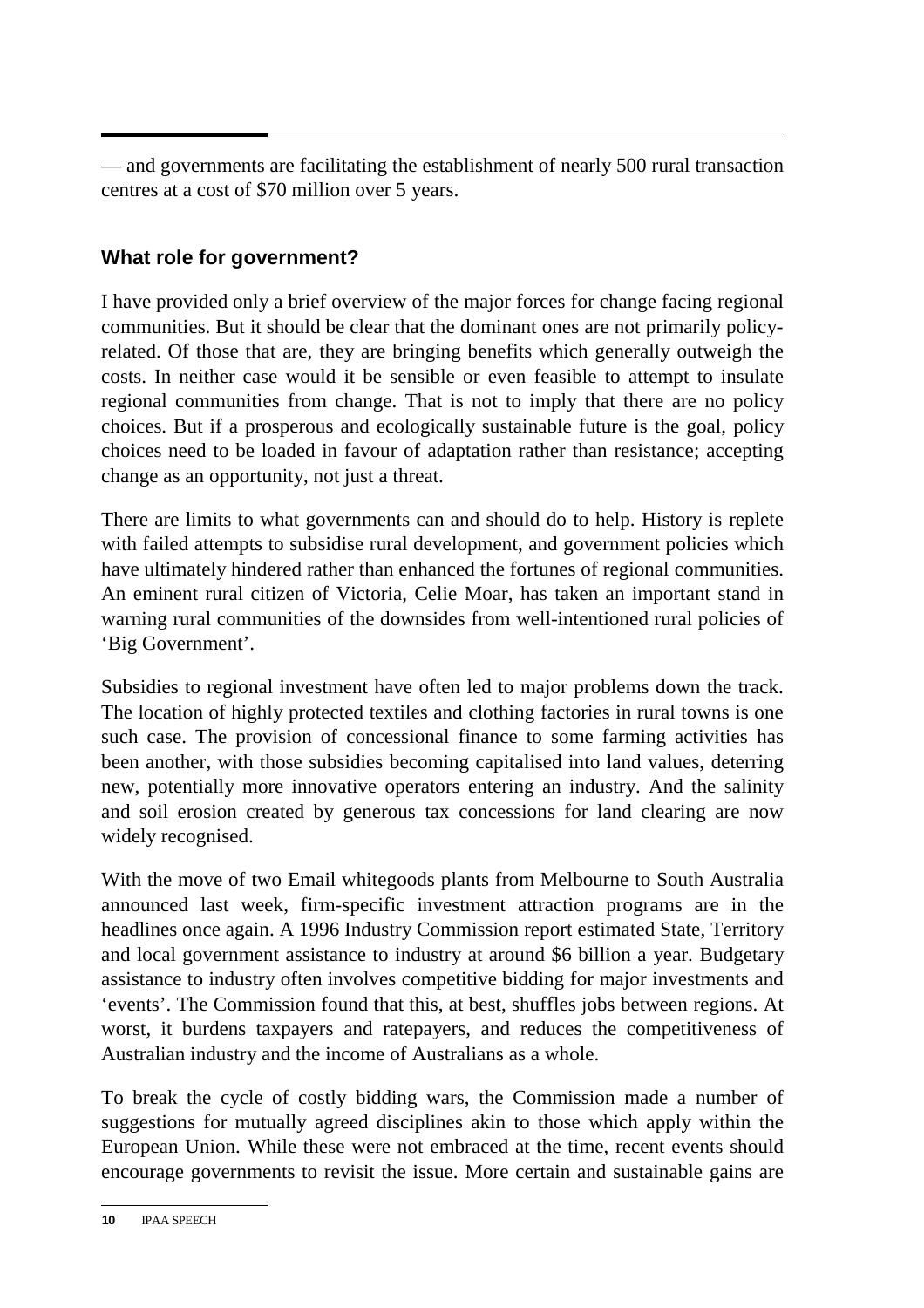likely if governments compete for mobile capital on the basis of what should be intrinsic strengths — their general tax regimes, expenditure levels and administrative performance — rather than transitory artificial inducements.

Indeed, it is only by focusing on the 'fundamentals' that governments can make a sustainable contribution to regional development. As the OECD has said: 'The aim is to work on a region's potential for development, not on development itself'. Governments can enhance the capacity of regions to adapt and grow in a number of ways. Let me mention just three.

#### Labour market flexibility

In 1993, the Industry Commission conducted a major inquiry into *Impediments to Regional Industry Adjustment*. The Commission found that prescriptive conditions set out in centralised awards were inhibiting the scope for enterprise bargaining to account for the particular circumstances of workplaces in different regions. The potentially costly consequences of those constraints for regional development came to life for many Victorians at that time, when newspapers described the battle that the SPC cannery in Shepparton faced when it sought to implement a crisis plan to restore the company's financial viability. Despite the agreement of 93 per cent of its workforce to reduce temporarily their terms and conditions of employment, the plan was opposed by the Victorian Trades Hall in Melbourne and almost defeated.

Since that time, there has been considerable progress in changing regulatory settings to increase the influence of workplace-based conditions over centralised prescriptions. But as shown in recent Productivity Commission studies of work arrangements in industries vital to the bush — container stevedoring, meat processing and black coal — progress in removing productivity-restricting work arrangements has been uneven and more needs to be done. How the industrial relations rules are framed is critical in ensuring that there are adequate incentives for productive outcomes. Currently, significant changes are being proposed within Federal and State jurisdictions. From a Victorian perspective, a key objective must be to ensure that enterprises throughout the State can come to arrangements that make sense for them given their activities, the people they employ and their markets, subject of course to some basic minimums.

#### **Infrastructure**

Australia is a large country, remote from many key markets and sources of supply. High quality and competitively priced transport and communications infrastructure is therefore of fundamental importance — and that has been a focus of competition reforms. While infrastructure is clearly important to people and firms in the regions,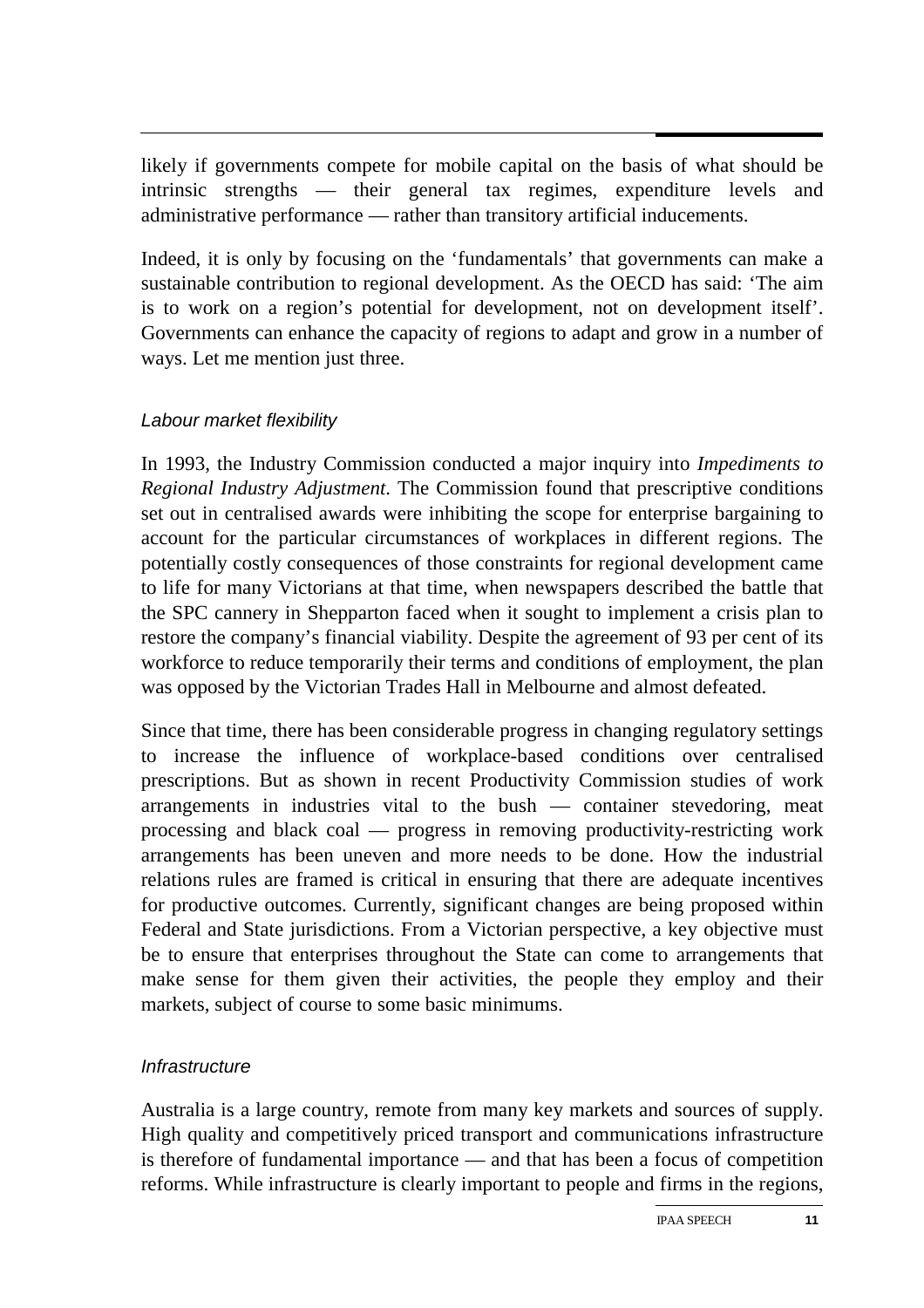it is not, as some see it, a panacea. A familiar refrain is that if only the government provided a port, a railway line or an airport, a region's economic future would be transformed. However, there are clear risks in attaching 'think big' or 'nationbuilding' labels to infrastructure projects with very uncertain commercial and social payoffs.

While public infrastructure investment can promote growth, it must be based on well-informed decisions about demand, scale, timing and funding of projects. It is important that such decision making takes into account social benefits that might be ignored under strictly commercial criteria. However, this can be a slippery slope and there will often be a political temptation to build in too much 'blue sky'. Where subsidies from the taxpayer are required on a large scale — such as with the Alice Springs to Darwin railway and Canberra to Sydney Speedrail — comprehensive benefit–cost analysis is essential. Not only that, the results need to be open to public scrutiny, as a discipline on the analysis and so that the community can judge the merits of its investment.

It should hardly need mentioning that the capacity of taxpayers to fund economic infrastructure projects is limited, and funds allocated to one region or project are necessarily denied to other ventures and regions, as well as to social expenditures such as health and education which are themselves of benefit to regional communities.

Furthermore, it is clear that governments have not yet achieved all they can in getting better performance from existing infrastructure. For example, the Commission's inquiry on progress in rail reform found that most governmentowned railways still make losses or are barely viable, even after the inclusion of payments for non-commercial services. A mix of competitive contracting and franchising, privatisation and the entry of new operators is required to bring a greater commercial focus and the investment needed to secure the industry's future. This is an area where Victoria has led the way.

Moreover, some Commonwealth Government policies have been working against the provision of new infrastructure services to consumers and businesses in regional Australia. Adoption of the Commission's recommendations in its Broadcasting report on the digital television conversion plan and regulatory restrictions on multichannelling, would enable the provision of more regionally focused broadcasting services.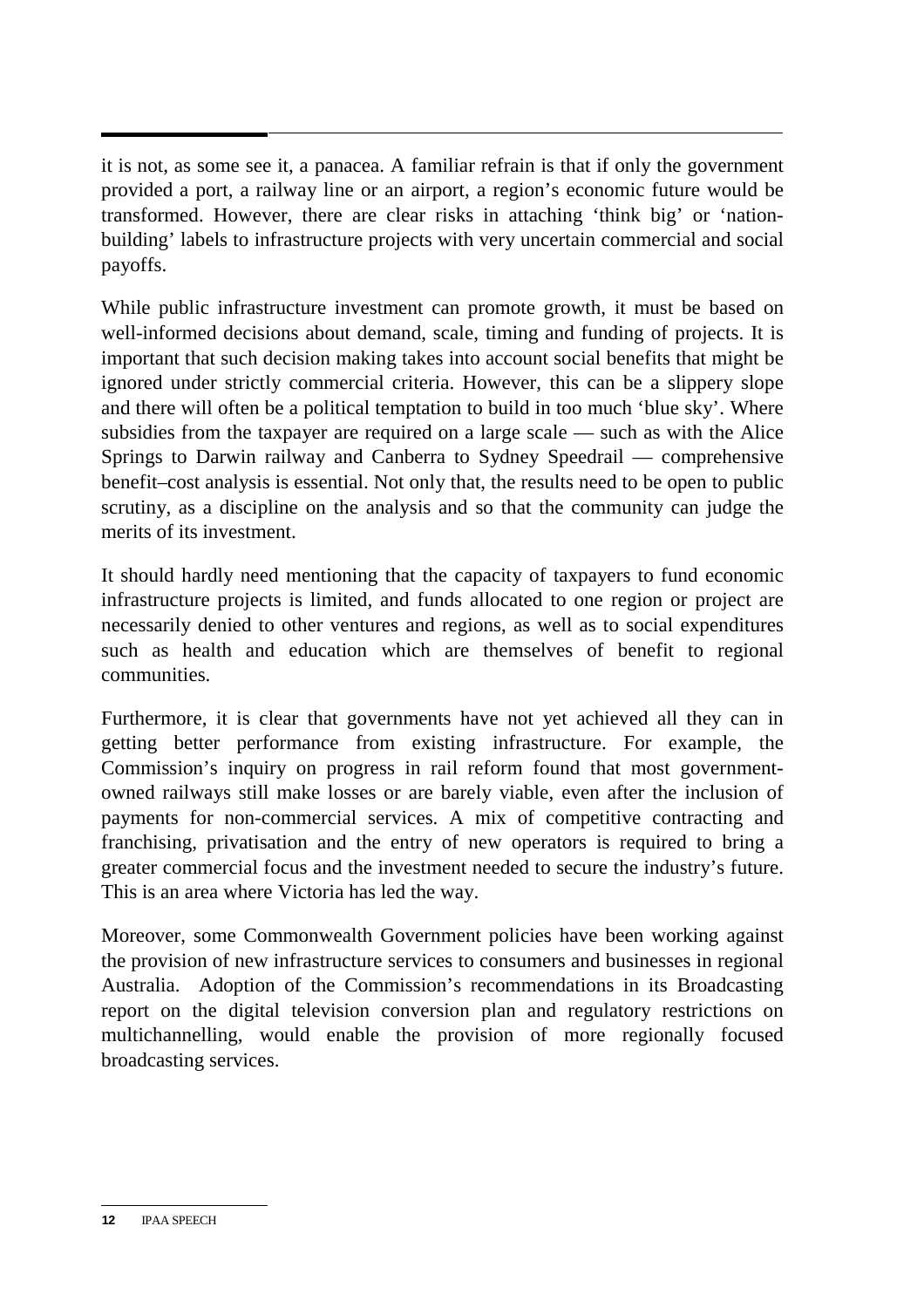#### Building the skills base

Education and training are as critical to the bush as they are to the city. Skill acquisition is necessary for productivity improvements, innovation, business management and the quality of local governance in the regions. This is particularly so as the ability to use today's expanding range of information and communication tools is often the key to success, and technological developments are rapidly making old skills redundant or less valuable. In noting how the top 20 per cent of farming enterprises consistently outperform the rest by a large margin, David Trebeck has observed that "Scale is part of the explanation, but the quality of management is the main determinant." Education and training also provide important life skills which improve people's ability to adjust to changing circumstances and take up new opportunities.

Education policy may need to place a higher priority on regional areas. Youth in rural and remote areas commonly have lower rates of secondary school completion than those in urban areas. And while people in rural areas and towns are marginally more likely than those in cities to have a skilled vocational qualification, the university participation rate of 19 to 21 year olds in rural and remote areas is around 8 percentage points lower than in metropolitan areas.

This has to some extent been an inevitable consequence of the dispersion and low density of rural populations. The traditional distance education approaches to that problem have the potential to be greatly augmented, if not transformed, by internet delivery. It is an area where Australia has been leading the way. Realising its potential will of course depend on the economics of getting enough bandwidth into the bush.

A second, relatively recent development has been the expansion of regional universities. I visited a number of these during the West Review of higher education and became convinced that having local institutions can be a key to demonstrating the relevance and attainability of higher education, as well as providing centres for relevant local research and innovation.

It is regrettable that the policy development process that began with the West Review lost its way. A less centrally controlled and more demand driven higher education system is an imperative to ensure that Australian universities, including those in the regions, can best meet society's needs in an uncertain future.